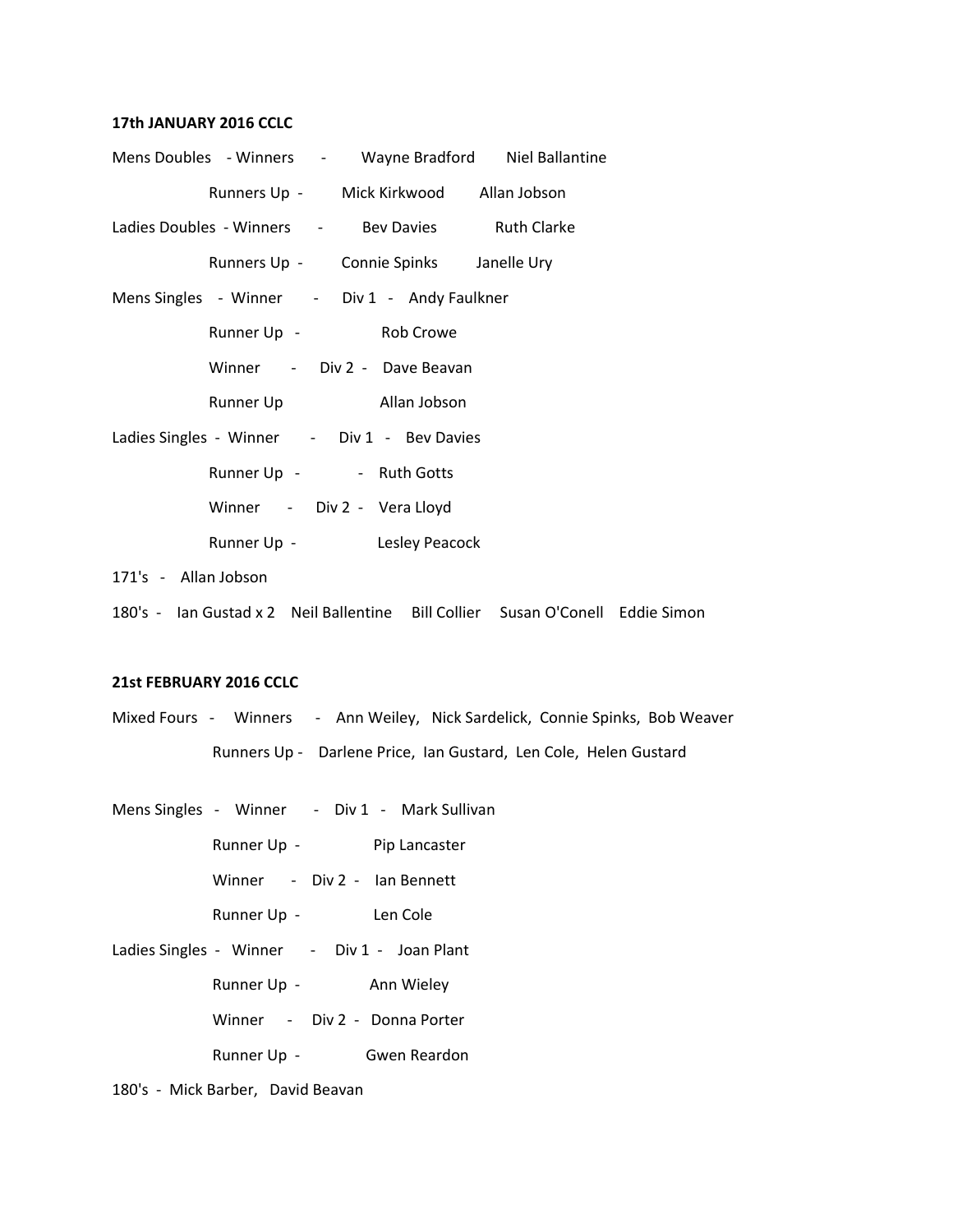### **6th MARCH 2016 Club Forster**

- Mixed Doubles Winners Zelma Moran Bill Collier Runners Up - Maryann Tronc Tony Farmer
- Mens Singles Winner Tony Farmer

Runner Up - Colin Huggett

Ladies Singles - Winner - Connie Spinks

Runner Up - Sue O,Connell

180's - Dave Beavan, Tony Farmer.

# **20th MARCH 2016 CCLC**

- Mixed Doubles Winners Gail Bussell Ken Lupton Runners Up - Pat Towns Mark Sullivan
- Mens Singles Winner Murray Blackman Runner Up - Ken Lupton
- Ladies Singles Winner Connie Spinks

Runner Up - Sharon Wilson

- 180's Cliff Lewis.
- 171's Connie Spinks

### **3rd APRIL 2016 CLUB FORSTER.**

|                                           |                                          | Mens Doubles - Winners - Andy Faulkner Glenn Mitchel  |
|-------------------------------------------|------------------------------------------|-------------------------------------------------------|
|                                           | Runners Up - Clive Young Kevin Higgins   |                                                       |
|                                           |                                          | Ladies Doubles - Winners - Ann Weiley Jenny Van Asten |
|                                           | Runners Up - Colleen Nichols Jean Farmer |                                                       |
| Mens Singles - Winner - Steve Freebie     |                                          |                                                       |
| Runner Up - Steve Oswald                  |                                          |                                                       |
| Ladies Singles - Winner - Sandra Mioni    |                                          |                                                       |
| Runner Up - Donna Porter                  |                                          |                                                       |
| 180's - Andy Faulkner x 2 Tony Farmer x 1 |                                          |                                                       |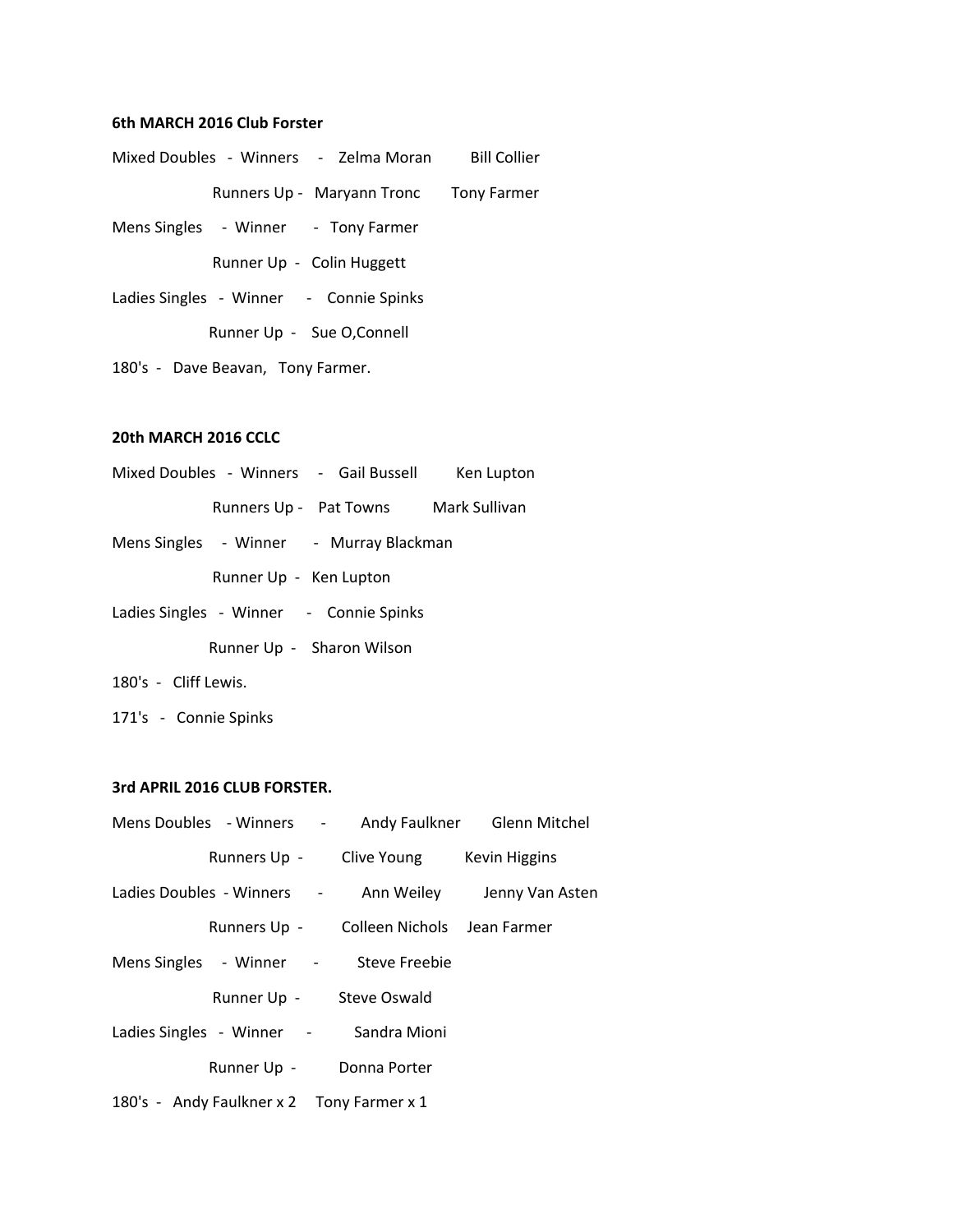# **10th APRIL 2016 CCLC.**

|       | Mens Doubles - Winners - John Fabar Steve Heffernan    |  |
|-------|--------------------------------------------------------|--|
|       | Runners Up - Murray Blackman Casper                    |  |
|       | Ladies Doubles - Winners - Connie Spinks Sharon Wilson |  |
|       | Runners Up - Wendy Harrison Dot Riley                  |  |
|       | Mens Singles - Winner - Div 1 - Steve Freibe           |  |
|       | Runner Up - Wayne Bradford                             |  |
|       | Winner - Div 2 - Mark Reardon                          |  |
|       | Runner Up <b>Dave Johnson</b>                          |  |
|       | Ladies Singles - Winner - Div 1 - Connie Spinks        |  |
|       | Runner Up - - - Ann Weiley                             |  |
|       | Winner - Div 2 - Dot Riley                             |  |
|       | Runner Up - Gail Ellis                                 |  |
|       | Winner - Div 3 - Marg Clark                            |  |
|       | Runner Up - Ruth Clarke                                |  |
| 180's | Steve Heffernan, Wayne Bradford                        |  |

# **1st MAY 2016 CLUB FORSTER.**

|                                    | Mixed Doubles - Winners - Glenys Watters | Jim Davies   |
|------------------------------------|------------------------------------------|--------------|
| Runners Up - Ken Weiley            |                                          | Steve Freebe |
| Mens Singles - Winner - Jim Davies |                                          |              |

Runner Up - Murray Blackman

Ladies Singles - Winner - Pam Salter

Runner Up - Bev Davies

180's - Andy Faulkner, Tony Wilson.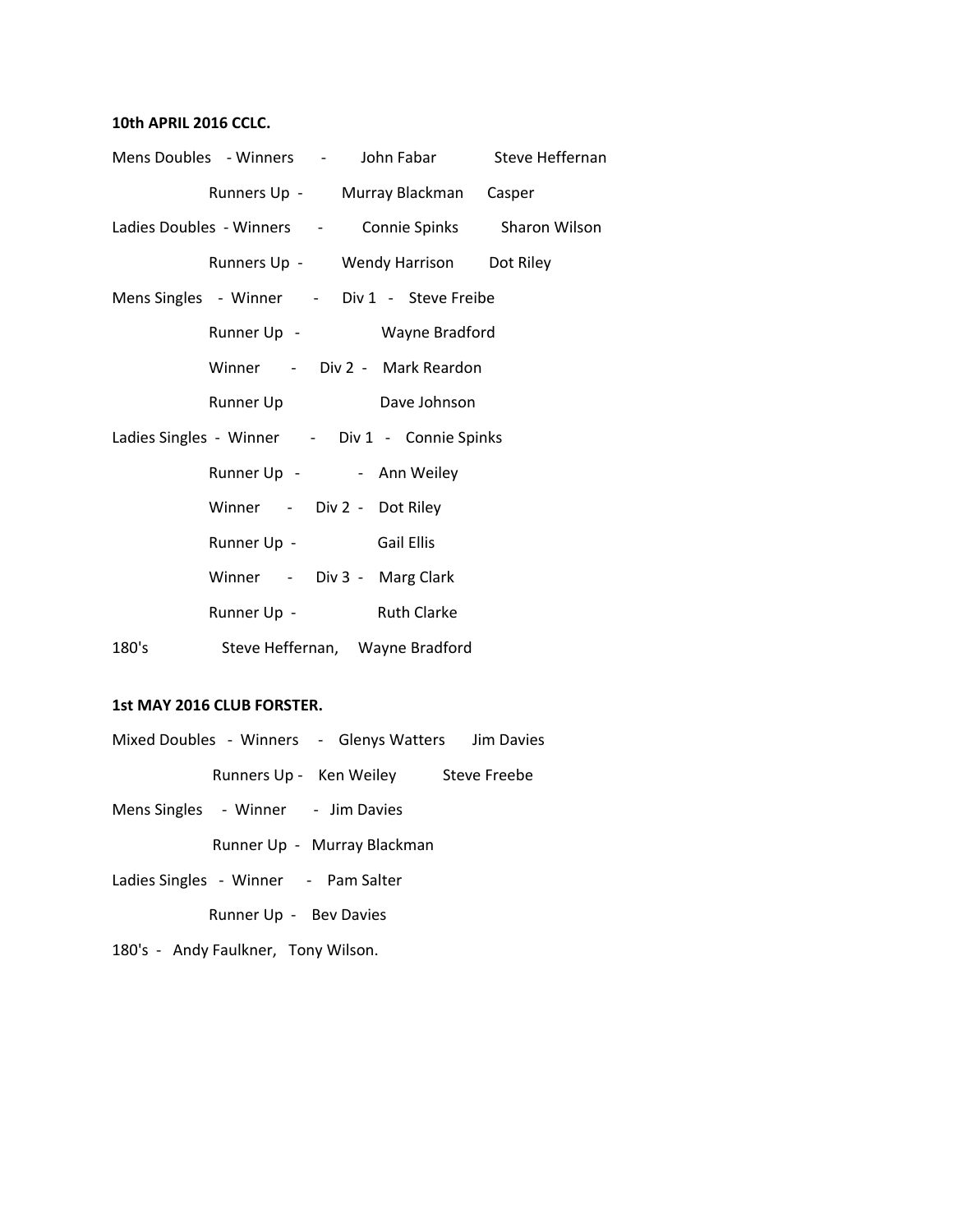# **22nd MAY 2016 CCLC.**

| Mens Doubles - Winners - Wayne Sullivan Steve Oswald   |                                      |  |
|--------------------------------------------------------|--------------------------------------|--|
|                                                        | Runners Up - John Fabar Ken Kelleher |  |
| Ladies Doubles - Winners - Helen Waugh Connie Spinks   |                                      |  |
|                                                        | Runners Up - Jan Phelp Darlene Price |  |
| Mens Singles A - Winner - Steve Friebe                 |                                      |  |
|                                                        | Runner Up - Mark Sullivan            |  |
| Mens Singles B - Winner - lan Bennett                  |                                      |  |
|                                                        | Runner Up - Steve Jackson            |  |
| Ladies Singles A - Winner - Helen Waugh                |                                      |  |
|                                                        | Runner Up - Connie Spinks            |  |
| Ladies Singles B - Winner - Jan Phelp                  |                                      |  |
|                                                        | Runner Up - Gwen Reardon             |  |
| 180's - Mark Sullivan, Wayne Bradford x 2 Mark Shanks. |                                      |  |
| 171's - Helen Waugh                                    |                                      |  |

### **5th JUNE 2016 Club Forster.**

| Mens Doubles - Winners -   | <b>Bob Glendening</b> | Murray Blackman |
|----------------------------|-----------------------|-----------------|
| Runners Up - Steve Freebie |                       | Andy Faulkner   |
| Ladies Doubles - Winners - | Sandi Mioni           | Dot Mueller     |
| Runners Up -               | Margaret Clarke       | Zelma Moran     |
| Mens Singles - Winner -    | Andy Faulkner         |                 |
| Runner Up -                | Tony Chapman          |                 |
| Ladies Singles - Winner -  | Sandra Mioni          |                 |
| Runner Up -                | Maryanne Tronc        |                 |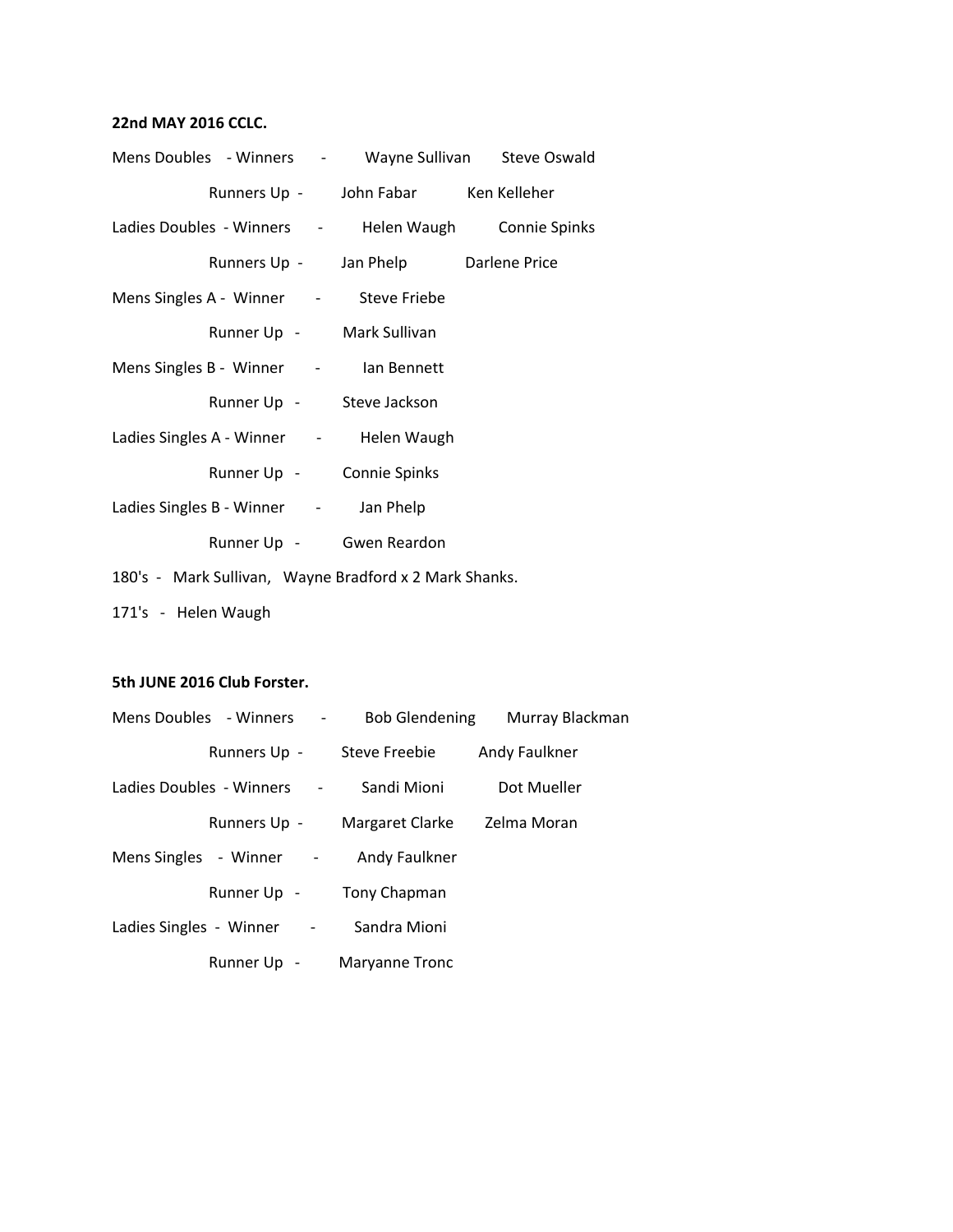# **19th JUNE 2016 CCLC**

| Mens Doubles - Winners - Andy Faulkner Mark Reardon     |                                           |  |
|---------------------------------------------------------|-------------------------------------------|--|
|                                                         | Runners Up - Steve Oswald Neil Ballentine |  |
| Ladies Doubles - Winners - Ann Weiley Helen Waugh       |                                           |  |
|                                                         | Runners Up - Connie Spinks Pat Towns      |  |
| Mens Singles A - Winner - Ken Lupton                    |                                           |  |
| Runner Up - Pip Lancaster                               |                                           |  |
| Mens Singles B - Winner - Mark Reardon                  |                                           |  |
| Runner Up - Ken Weiley                                  |                                           |  |
| Ladies Singles A - Winner - Bev Davies                  |                                           |  |
| Runner Up - Pat Towns                                   |                                           |  |
| Ladies Singles B - Winner - Wendy Harrison              |                                           |  |
| Runner Up - Ann Fabar                                   |                                           |  |
| 180's - Andy Faulkner, Pip Lancaster Steve Jackson x 2. |                                           |  |
| 171's - Ruth Gotts                                      |                                           |  |

### **3rd JULY 2016 CLUB FORSTER.**

| Mens Doubles - Winners - Bill Muncaster |                            | Tony Chapman        |
|-----------------------------------------|----------------------------|---------------------|
| Runners Up -                            | Richard Pejsak Jim Davies  |                     |
| Ladies Doubles - Winners -              | <b>Bey Davies</b>          | Ann Weiley          |
|                                         | Runners Up - Annette Sipek | <b>Gail Bussell</b> |
| Mens Singles - Winner -                 | <b>Steve Friebe</b>        |                     |
| Runner Up - Bill Muncaster              |                            |                     |
| Ladies Singles - Winner -               | <b>Bev Davies</b>          |                     |
| Runner Up -                             | Annette Sipek              |                     |

180's - Michelle O'Neile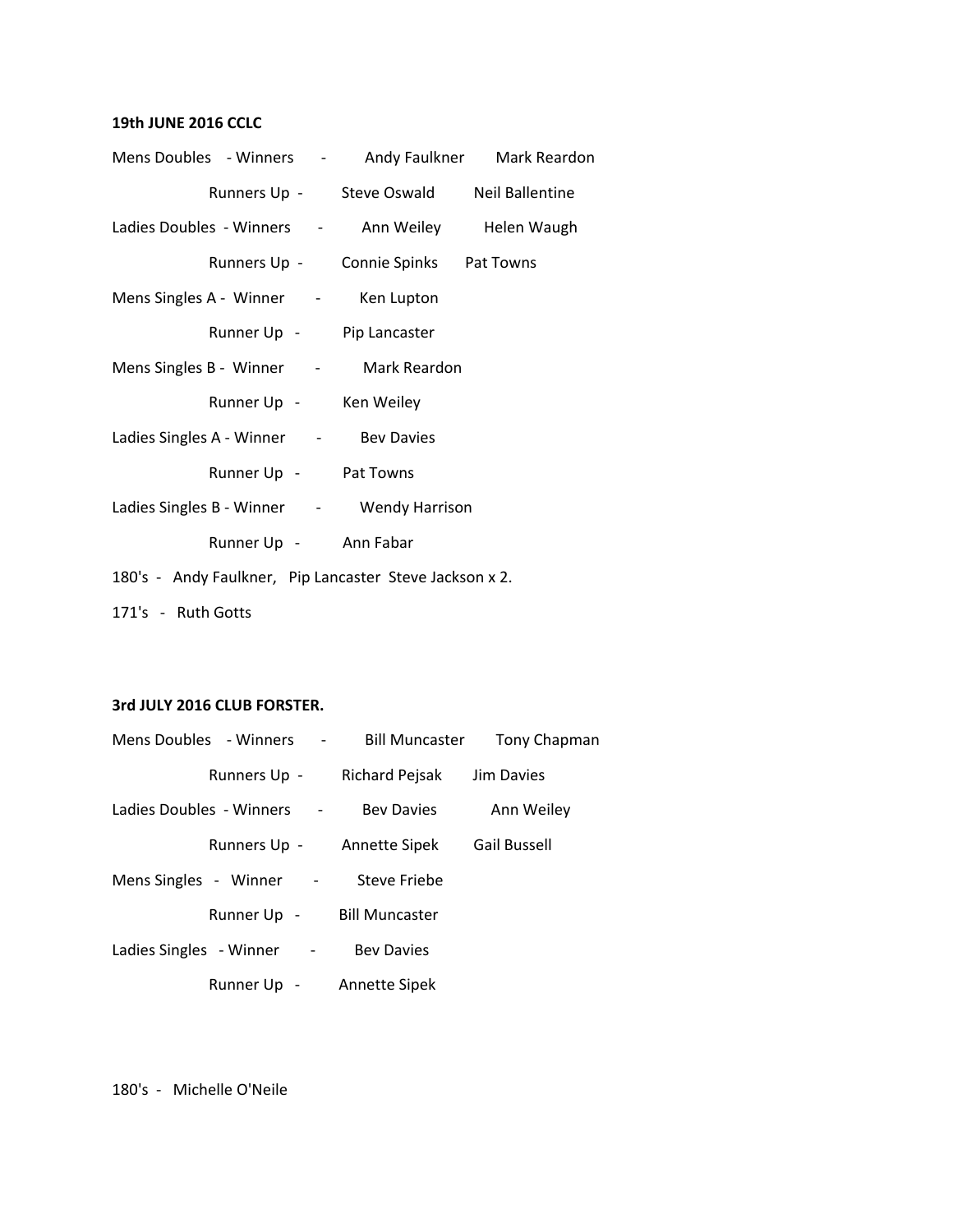Legends NSW Championships 20th & 21t July For results go to championship page.

#### **7th August 2016 Club Forster**

Mixed Doubles - Winners - Julie Deegan Steve Oswald Runners Up - Bev Davies Jim Davies Mens Singles - Winner - Steve Friebe Runner Up - Pip Lancaster Ladies Singles - Winner - Bev Davies Runner Up - Maryanne Tronc 180's - Pip Lancaster.

#### *20th & 21st August 2016 Tillegerry RSL Dual of the Darties*

#### **11th September 2016 Club Forster**

|  | Mixed Doubles - Winners - Julie Deegan Tony Chapman  |  |
|--|------------------------------------------------------|--|
|  | Runners Up - Sue O'Connel Mark Reardon               |  |
|  | Mens Singles - Winner - Andy Faulkner                |  |
|  | Runner Up - Murray Blackman                          |  |
|  | Ladies Singles - Winner - Connie Spinks              |  |
|  | Runner Up - Sharon Wilon                             |  |
|  | 180's - Murray Blackman, Tony Chapman, Andy Faulkner |  |

#### **18th September 2016 CCLC**

- Mixed Doubles Winners Chris Haughey John Clarke
	- Runners Up Gwen Rearon Tony Chapman
- Mens Singles Winner Tony Chapman
	- Runner Up Murray Blackman
- Ladies Singles Winner Connie Spinks

Runner Up - Donna Porter

180's - Ken Lupton Dave Mann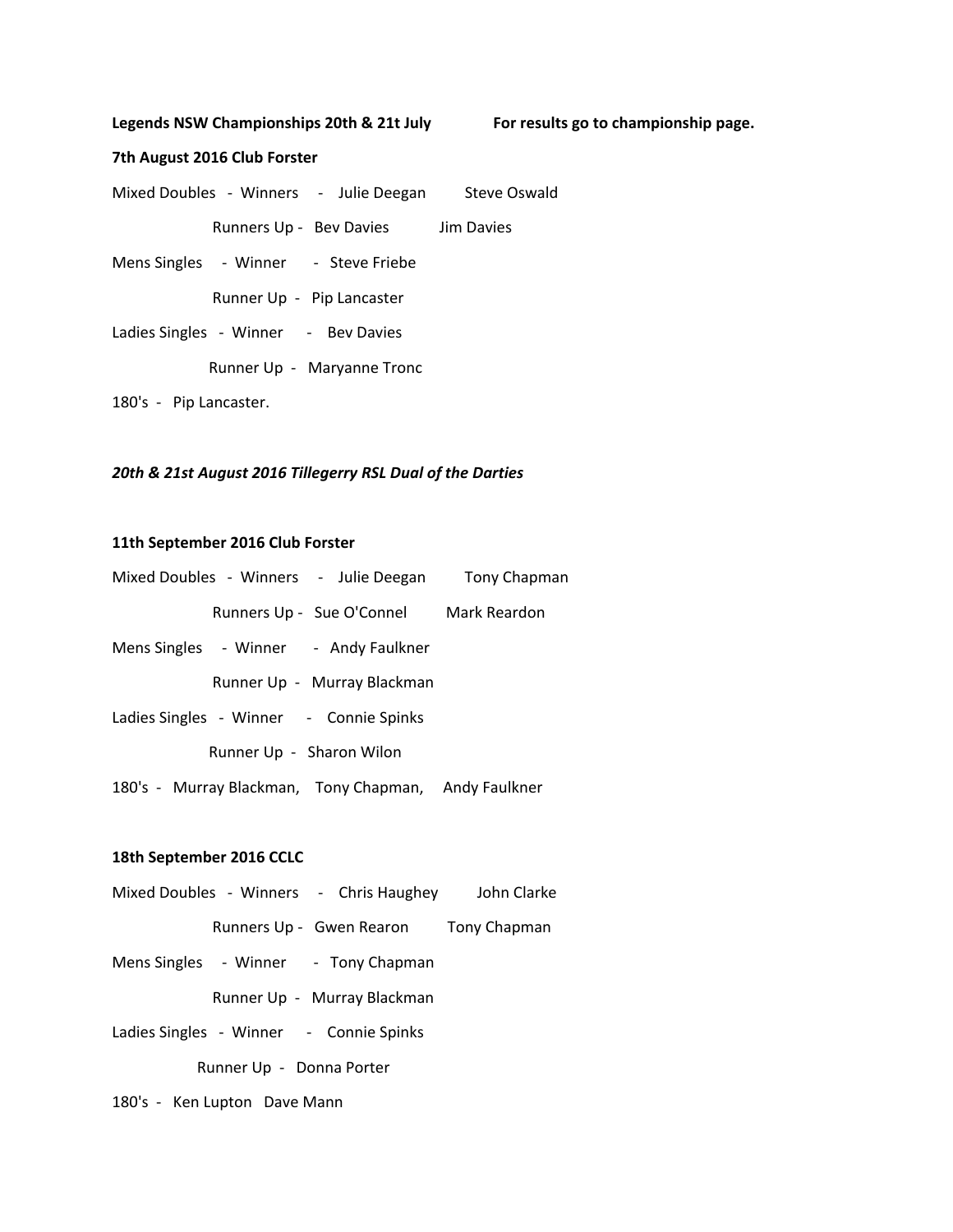### **16th October 2016 CCLC**

- Mixed Doubles Winners Gail Ellis Steve Friebe Runners Up - Sue O'Connel John Clarke
- Mens Singles A Winner Ken Ross

Runner Up - Tony Chapman

Mens Singles B - Winner - Dave Mann

Runner Up - Rom Culotta

Ladies Singles A - Winner - Zelma Moran

Runner Up - Colleen Nichols

Ladies Singles B - Winner - Jan Philip

Runner Up - Gwen Reardon

180's - John Clarke Ken Ross Tony Chapman Bill Muncaster Jim Davies

#### *22nd - 29th October 2016 Australian Championships Perth*

Please see http://www.ausdartslegends.com.au/ for all results and averages

#### *12th & 13th November Club Forster 6's Darts Challenge*

| 1st: No Name                  | Captain | <b>Bev Davis</b>       |
|-------------------------------|---------|------------------------|
| 2nd Di's Devils               | Captain | Di Seath               |
| 3rd Saint & Sinners 2 Captain |         | Zelma Moran            |
| 4th Duck Squad                | Captain | <b>Cheryl O'Neill</b>  |
| <b>5th Bad Company</b>        | Captain | <b>Colleen Nichols</b> |
| 6th Shockers                  | Captain | Jo Beavan              |